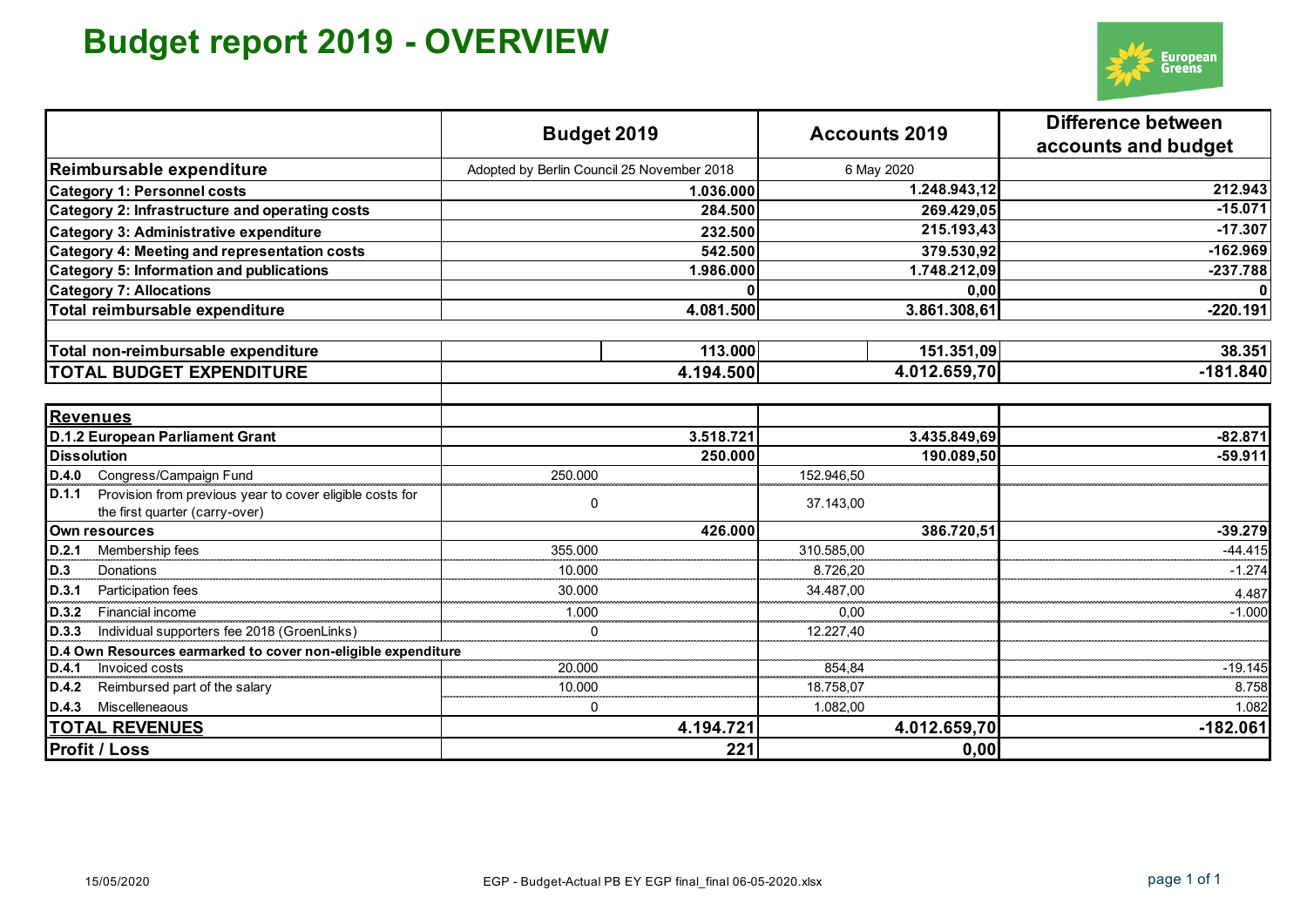

|                                                              | Budget 2019                                | <b>Accounts 2019</b> | <b>Difference</b> | <b>Accounts 2018</b>                |  |
|--------------------------------------------------------------|--------------------------------------------|----------------------|-------------------|-------------------------------------|--|
| Reimbursable expenditure                                     | Adopted by Berlin Council 25 November 2018 | 6 May 2020           |                   | Adopted Tampere Council 10 Nov 2019 |  |
| <b>Category 1: Personnel costs</b>                           | 1.036.000                                  | 1.248.943,12         | 212.943           | 1.101.028                           |  |
| 1.1. Salaries                                                | 737.000                                    | 879.523.47           | 142.523           | 744.318.85                          |  |
| 1.1.1. Permanent staff                                       | 695.000                                    | 816.800,91           |                   | 717.271.53                          |  |
| 1.1.2. Temporary staff                                       | 42.000                                     | 62.722.56            |                   | 27.047,32                           |  |
| 1.2. Contributions                                           | 175.000                                    | 213.090.99           | 38,091            | 209.692,63                          |  |
| Employer's contribution                                      | 175.000                                    | 213.090,99           |                   | 209.692,63                          |  |
| 1.3. Professional training                                   | 10.000                                     | 9.313,71             | $-686$            | 9.610,15                            |  |
| <b>Staff Training</b>                                        | 10.000                                     | 9.313,71             |                   | 9.610,15                            |  |
| 1.4. Staff missions expenses                                 | 40.000                                     | 51.104,01            | 11.104            | 42.358,21                           |  |
| 1.4.1. Staff travel                                          | 30.000                                     | 51.022,96            |                   | 37.973,06                           |  |
| 1.4.2. Staff other costs                                     | 10.000                                     | 81.05                |                   | 4.385,15                            |  |
| 1.5. Other personnel costs                                   | 74.000                                     | 95.910.94            | 21.911            | 95.048,03                           |  |
| 1.5.1. Other expenses Secretary-General                      | 25.000                                     | 20.931,83            |                   | 35.295,63                           |  |
| 1.5.2. Other personnel costs (public transport,              | 43.000                                     | 74.979.11            |                   | 56.886.65                           |  |
| insurances, meal cheques).                                   | 5.000                                      | 0.00                 |                   | 1.712,15                            |  |
| 1.5.3. Honorary fees, consultancy costs<br>1.5.4. Volunteers | 1.000                                      | 0.00                 |                   | 1.153,60                            |  |
| <b>Category 2: Infrastructure and operating costs</b>        | 284.500                                    | 269.429,05           | $-15.071$         | 277.630,17                          |  |
| 2.1. Rent, charges and maintenance costs                     | 108.500                                    | 109.175,86           | 676               | 96.982,41                           |  |
| 2.1. Office rent                                             | 80.000                                     | 79.206,20            |                   | 77.482,80                           |  |
| 2.2. Charges (electricity, water, cleaning etc.)             | 25.000                                     | 25.086.19            |                   | 16.114,78                           |  |
| 2.3. Other maintenance costs                                 | 3.500                                      | 4.883.47             |                   | 3.384,83                            |  |
| 2.2. Costs relating to the installation, operation           | 35.000                                     | 46.304.11            | 11.304            | 49.366,58                           |  |
| and maintenance of equipment                                 |                                            |                      |                   |                                     |  |
| 2.2.1. Copier maintenance                                    | 2.000                                      | 928,46               |                   | 2.174,51                            |  |
| 2.2.2. Internet                                              | 20.000                                     | 24.822,61            |                   | 19.537,03                           |  |
| 2.2.3. Office supplies small material                        | 8.000                                      | 11.013,51            |                   | 18.740,67                           |  |
| 2.2.4. Other equipment (installation and operation)          | 5.000                                      | 9.539,53             |                   | 8.914,37                            |  |
| 2.3. Depreciation of movable and immovable property          | 63.000                                     | 62.268,74            | $-731$            | 60.354,11                           |  |
| 2.3.1. Furniture                                             | 3.000                                      | 2.011,63             |                   | 2.006,62                            |  |
| 2.3.2. Computers and office machinery                        | 20.000                                     | 24.190,50            |                   | 21.455,45                           |  |
| 2.3.3. Other office equipment                                | 40.000                                     | 36.066,61            |                   | 36.892,04                           |  |
| 2.4. Stationery and office supplies                          | 12.000                                     | 11.488,26            | $-512$            | 9.536,35                            |  |
| 2.4.1. Paper and other supply                                | 12.000                                     | 11.488,26            |                   | 9.536,35                            |  |
| 2.5. Postal and telecommunications charges                   | 35.000                                     | 26.611,76            | $-8.388$          | 25.564,77                           |  |
| 2.5.1. Postal charges                                        | 20.000                                     | 5.250,98             |                   | 1.694,63                            |  |
| 2.5.2. Telephones, mobile phones                             | 15.000                                     | 21.360,78            |                   | 23.870,14                           |  |
| 2.6. Printing, translation and reproduction costs            | 23.000                                     | 11.850,34            | $-11.150$         | 30.065,95                           |  |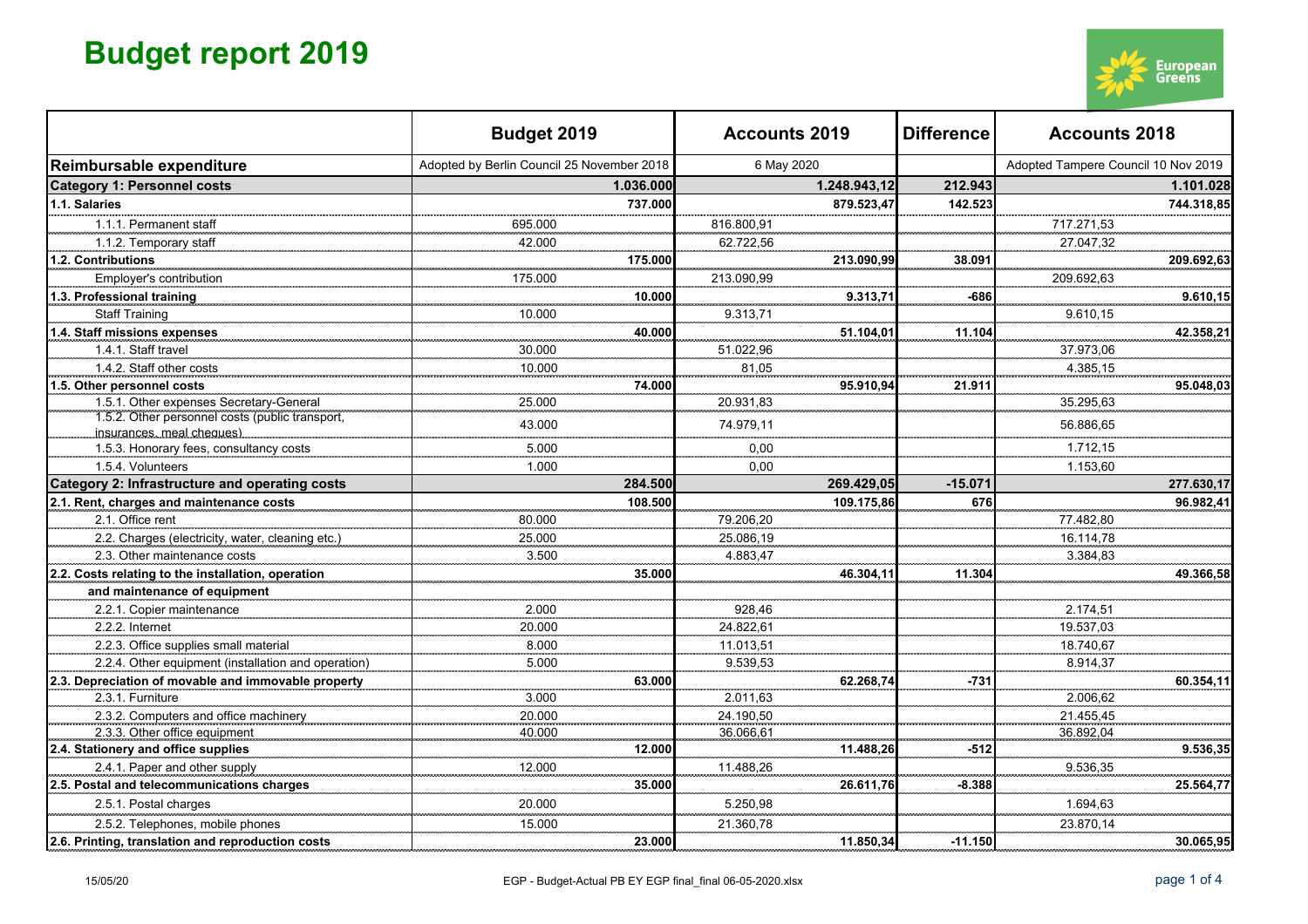

|                                                           | Budget 2019    | <b>Accounts 2019</b> | <b>Difference</b> | <b>Accounts 2018</b> |
|-----------------------------------------------------------|----------------|----------------------|-------------------|----------------------|
| 2.6.1. Translations                                       | 20.000         | 6.693,29             |                   | 25.622,49            |
| 2.6.2. Other costs                                        | 3.000          | 5.157,05             |                   | 4.443,46             |
| 2.7. Other infrastructure costs                           | 8.000          | 1.729,98             | $-6.270$          | 5.760,00             |
| 2.7.1. Other infrastructure costs                         | 1.000          | 1.729,98             |                   | 0,00                 |
| 2.7.2. Office costs Committee members                     | 7.000          | 0.00                 |                   | 5.760.00             |
| Category 3: Administrative expenditure                    | 232.500        | 215.193,43           | $-17.307$         | 226.924,07           |
| 3.1. Documentation costs (newspapers, press agencies)     | 12.000         | 7.661,40             | $-4.339$          | 7.135,54             |
| 3.1.1. Archive                                            | 2.000          | 0.00                 |                   | 1.290,57             |
| 3.1.2. Other documentation costs                          | 10.000         | 7.661.40             |                   | 5.844,97             |
| 3.2. Costs of studies and research                        |                | 0.00                 |                   | 0,00                 |
| Research                                                  | $\overline{0}$ | $_{\rm 0,00}$        |                   | 0,00                 |
| 3.3. Legal costs                                          | 30.000         | 29.435,49            | $-565$            | 52.097,69            |
| Attorney, legal advice                                    | 30.000         | 29.435,49            |                   | 52.097,69            |
| 3.4. Accounting and audit costs                           | 9.000          | 22.242,57            | 13.243            | 5.691,32             |
| 3.4.1. Accounting                                         | 8.000          | 21.861,98            |                   | 5.570,32             |
| 3.4.2. Auditing                                           | 1.000          | 380,59               |                   | 121,00               |
| 3.5. Support to affiliated organisations                  | 111.000        | 92.015,73            | $-18.984$         | 102.429,16           |
| 3.5.1. FYEG contribution 3,5%                             | 100.000        | 92.015,73            |                   | 92.034,16            |
| 3.5.2. Global Greens membership fee                       | 11.000         | 0.00                 |                   | 10.395,00            |
| 3.6. Miscellaneous administrative costs                   | 70.500         | 63.838.24            | $-6.662$          | 59.570,36            |
| 3.6.1. Other administrative costs                         | 3.000          | 5.168,04             |                   | 6.364,36             |
| 3.6.2. Honorary fees Committee                            | 66.500         | 57.670,20            |                   | 53.206,00            |
| 3.6.3 Membership fees (EMI)                               | 1.000          | 1.000,00             |                   | 0,00                 |
| Category 4: Meeting and representation costs              | 542.500        | 379.530,92           | $-162.969$        | 590.568,84           |
| 4.1. Costs of the meetings of the EGP                     | 444.500        | 316.585,70           | $-127.914$        | 504.953.64           |
| 4.1.1. Committee meetings                                 | 45.000         | 44.710,58            | $-289$            | 49.151,96            |
| 4.1.2. Spring Council                                     | $\Omega$       | 0.00                 |                   | 116.634,84           |
| 4.1.3. Autumn Council                                     | 155.000        | 135.138,32           | $-19.862$         | 176.337,75           |
| 4.1.3.1. Council Reimbursement according to new Rules     | 7.500          | 7.565.55             | 66                | 1.183.00             |
| 4.1.4. Working Group meetings                             | 20.000         | 8.337,57             | $-11.662$         | 2.554,53             |
| 4.1.5. EGP priority projects (according to Activity Plan) | 50.000         | 0,00                 | $-50.000$         | 86.307,61            |
| 4.1.6. EGP Networks (ENGS, Balkan, Gender, LGBT)          | 20.000         | 7.415,99             | $-12.584$         | 0,00                 |
| 4.1.7. Local Councillors' Networks (LCN)                  | 0              | 0,00                 |                   | 0,00                 |
| 4.1.8. Changemaking Network TILT (meeting costs)          | 5.000          | 0.00                 | $-5.000$          | 3.233,21             |
| 4.1.9. Party Leaders' Meetings                            | 22.000         | 12.228,51            | $-9.771$          | 17.463.15            |
| 4.1.10. Other meetings                                    | 30.000         | 13.903,42            | $-16.097$         | 14.714,82            |
| 4.1.11. Committee mission travel costs incl. FFM          | 40.000         | 58.704,82            | 18.705            | 37.372,77            |
| 4.1.12 Green Cities / Local Councillors Conference        | 50.000         | 28.580,94            | $-21.419$         | 0,00                 |
| 4.2. Participation in seminars and conferences            | 22.000         | 10.000,00            | $-12.000$         | 22.253,68            |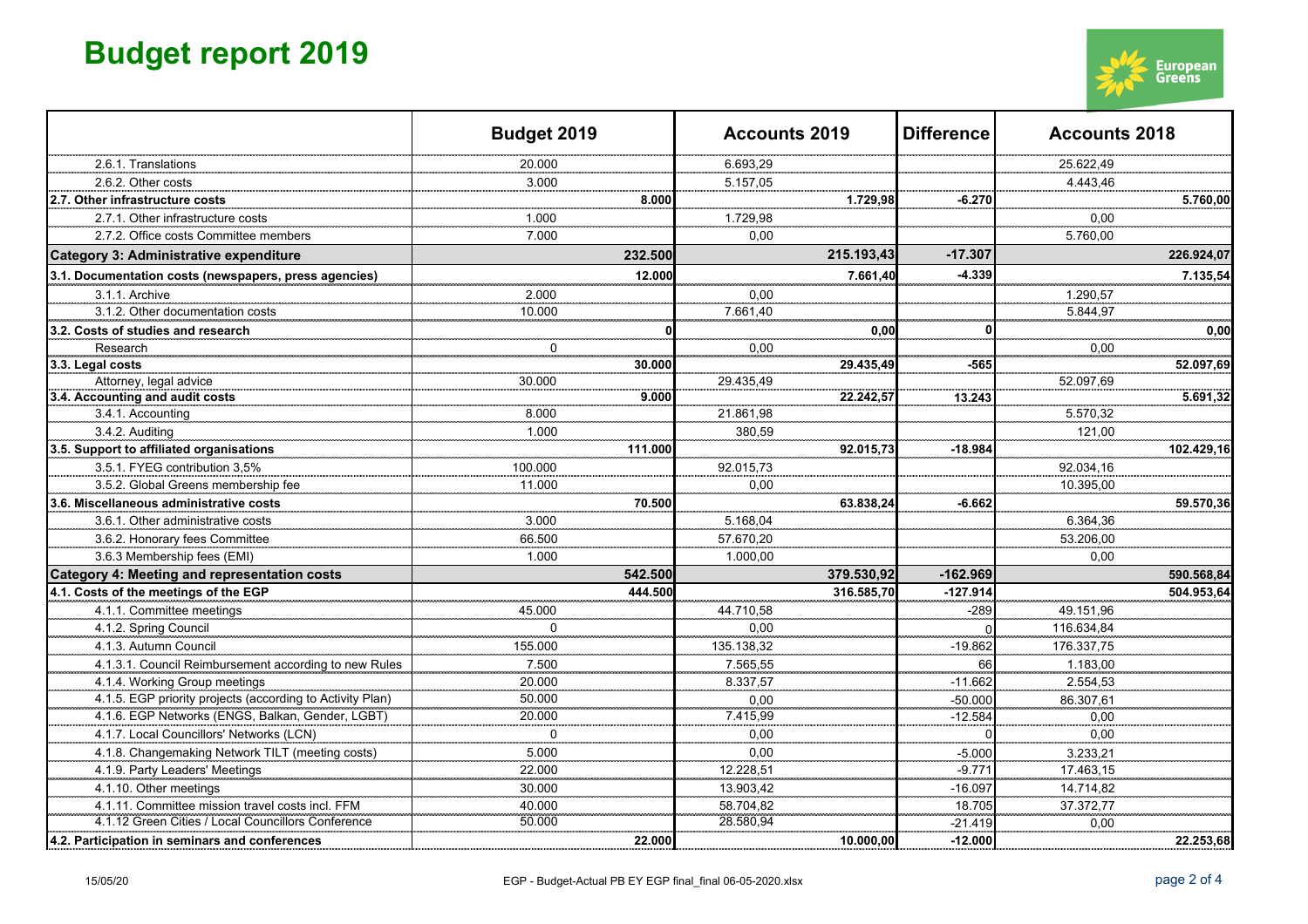

|                                                            | Budget 2019 |           | <b>Accounts 2019</b> |              | <b>Difference</b> | <b>Accounts 2018</b> |              |
|------------------------------------------------------------|-------------|-----------|----------------------|--------------|-------------------|----------------------|--------------|
| 4.2.1. EGP participation in Global Greens activities       | 2.000       |           | 0.00                 |              |                   | 2.253.68             |              |
| 4.2.2. Support for the Global Greens Secretariat           | 20.000      |           | 10.000,00            |              |                   | 20.000,00            |              |
| 4.3. Representation costs                                  |             | 2.000     |                      | 1.255,00     | $-745$            |                      | 0,00         |
| Expenses Committee members                                 | 2.000       |           | .255.00              |              |                   | 0.00                 |              |
| 4.4. Costs of invitations                                  |             | 2.000     |                      | 0.00         | $-2.000$          |                      | 22,00        |
| Invitations                                                | 2.000       |           | 0.00                 |              |                   | 22,00                |              |
| 4.5. Other meeting-related costs                           |             | 11.000    |                      | 10.000,00    | $-1.000$          |                      | 10.000,00    |
| 4.5.1. Other costs                                         | 1.000       |           | 0.00                 |              |                   | 0,00                 |              |
| 4.5.2. CO2 compensation                                    | 10.000      |           | 10.000.00            |              |                   | 10.000,00            |              |
| 4.6. Other European Activities                             |             | 61.000    |                      | 41.690.22    | $-19.310$         |                      | 53.339,52    |
| 4.6.1. Transnational activities and coop. member parties   | 20,000      |           | 0.00                 |              |                   | 46.866,38            |              |
| 4.6.2. Joint activities FYEG / EGP                         | 41.000      | 2.676     | 41.690,22            |              |                   | 6.473,14             |              |
| <b>Category 5: Information and publications</b>            |             | 1.986.000 |                      | 1.748.212,09 | $-237.788$        |                      | 649.030,74   |
| 5.1. Publications                                          |             | 5.000     |                      | 5.625.34     | 625               |                      | 0.00         |
| Leaflets and publications                                  | 5.000       |           | 5.625,34             |              |                   | 0,00                 |              |
| 5.2. Digital Communication                                 |             | 15.000    |                      | 15.640.75    | 641               |                      | 21.615,88    |
| 5.2.1. Maintenance                                         | 15.000      |           | 15.370.03            |              |                   | 16.748.97            |              |
| 5.2.2. Development                                         | $\Omega$    |           | 270.72               |              |                   | 4.866.91             |              |
| 5.3. Publicity campaigns                                   |             | 101.000   |                      | 27.231.91    | $-73.768$         |                      | 63.940,91    |
| 5.3.1. Publicity campaigns                                 | 10.000      |           | 0.00                 |              |                   | 206.87               |              |
| 5.3.2. Other campaign costs                                | 5.000       |           | 0.00                 |              |                   | 0.00                 |              |
| 5.3.3. Digital Campaigns (including TILT platform license) | 86.000      |           | 27.231,91            |              |                   | 63.734,04            |              |
| 5.4. Communications equipment (gadgets)                    |             | 5.000     |                      | 3.809.53     | $-1.190$          |                      | 11.603,90    |
| 5.4.1. General                                             | 5.000       |           | 3.809,53             |              |                   | 11.603,90            |              |
| 5.5. Seminars and Exhibitions                              |             |           |                      | 0,00         |                   |                      | 0,00         |
| 5.6<br><b>Election campaign costs</b>                      |             | 1.860.000 |                      | 1.695.904,56 | $-164.095$        |                      | 551.870,05   |
| 5.6.1. Allocated costs according to campaign budget plan   | 1.448.000   |           | 1.695.904,56         |              | 247.905           | 397.492,68           |              |
| 5.6.2. Staff costs (including employers contribution)      | 412.000     |           | 0.00                 |              | $-412.000$        | 154.377,37           |              |
| <b>Category 7: Allocations</b>                             |             |           |                      | 0,00         |                   |                      | 37.142,52    |
| Carry over to first quarter of next year                   |             |           |                      |              |                   | 37.142,52            |              |
| Total reimbursable expenditure                             |             | 4.081.500 |                      | 3.861.308,61 | $-220.191$        |                      | 2.882.324,21 |

#### **Non-reimbursable expenditure**

| ш | . | <b>STATE OF STATE OF STATE OF STATE OF STATE OF STATE OF STATE OF STATE OF STATE OF STATE OF STATE OF STATE OF S</b> |  |
|---|---|----------------------------------------------------------------------------------------------------------------------|--|
|   |   |                                                                                                                      |  |
|   |   |                                                                                                                      |  |
|   |   |                                                                                                                      |  |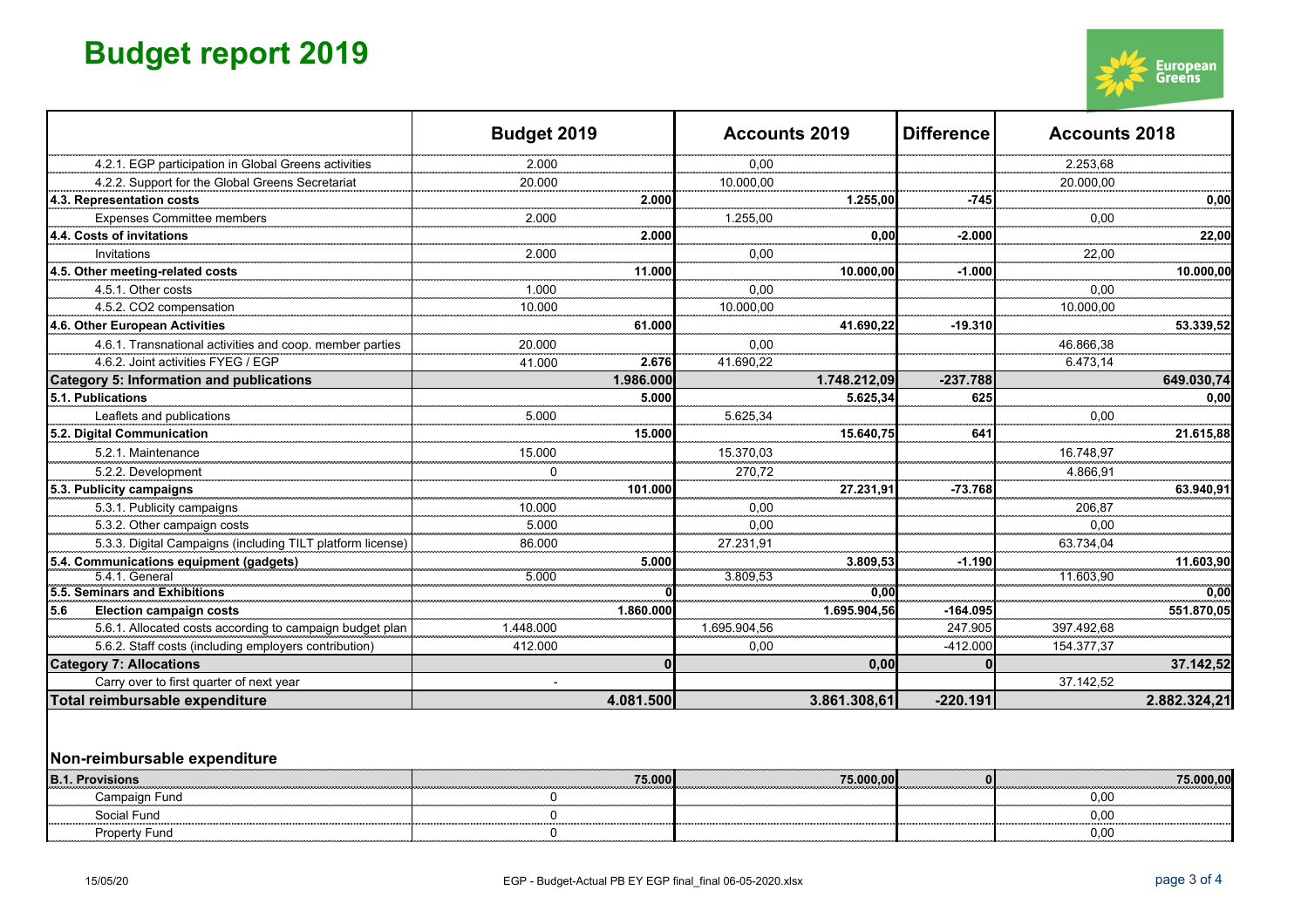

|                                                                                                     | Budget 2019 |                     | <b>Accounts 2019</b> |            |              |              | <b>Difference</b><br><b>Accounts 2018</b> |  |
|-----------------------------------------------------------------------------------------------------|-------------|---------------------|----------------------|------------|--------------|--------------|-------------------------------------------|--|
| <b>Congress Fund</b>                                                                                | 75.000      | 75.000,00           |                      |            | 75.000.00    |              |                                           |  |
| <b>Operational Reserve</b>                                                                          | 0           |                     |                      |            | 0,00         |              |                                           |  |
| <b>B.2. Financial charges</b>                                                                       |             | 1.445,93<br>2.500   | 1.445,93             | $-1.054$   | 1.776,73     | 1.776,73     |                                           |  |
| <b>B.3. Exchange losses</b>                                                                         |             | 500                 | 0,00                 | $-500$     | 15.718,75    | 15.718,75    |                                           |  |
| <b>B.4. Doubftul debts</b>                                                                          |             | 14.689.99<br>10.000 | 14.689,99            | 4.690      | 11.680,25    | 11.680,25    |                                           |  |
| <b>B.5. Others</b>                                                                                  |             | 25.000              | 60.215.17            | 35.215     |              | 39.152,66    |                                           |  |
| B.5.1. Invoiced costs                                                                               | 20.000      | 854,84              |                      |            | 26.907,46    |              |                                           |  |
| B.5.2. Reimbursed part of salaries                                                                  | 5.000       | 18.758,07           |                      |            | 12.245,20    |              |                                           |  |
| B.5.3. Miscellaneous                                                                                | 0           | 40.602,26           |                      |            |              |              |                                           |  |
| Total non-reimbursable expenditure                                                                  | 113.000     |                     | 151.351,09           | 38.351     |              | 143.328,39   |                                           |  |
| <b>TOTAL BUDGET EXPENDITURE</b>                                                                     | 4.194.500   |                     | 4.012.659,70         | $-181.840$ |              | 3.025.652,60 |                                           |  |
|                                                                                                     |             |                     |                      |            |              |              |                                           |  |
| <b>Revenues</b>                                                                                     |             |                     |                      |            |              |              |                                           |  |
| <b>D.1.2 European Parliament Grant</b>                                                              | 3.518.721   |                     | 3.435.849,69         | $-82.871$  |              | 2.308.022,00 |                                           |  |
| <b>Grant European Parliament</b>                                                                    | 3.518.721   | 3.435.849,69        |                      |            | 2.308.022,00 |              |                                           |  |
| <b>Dissolution</b>                                                                                  | 250,000     |                     | 190.089,50           | $-59.911$  |              | 296.145,07   |                                           |  |
| Congress/Campaign Fund<br>D.4.0                                                                     | 250.000     | 152.946,50          |                      |            | 122.586,30   |              |                                           |  |
| Provision from previous year to cover eligible costs for the<br>D.1.1<br>first quarter (carry-over) | 0           | 37.143,00           |                      |            | 173.558,77   |              |                                           |  |
| Own resources                                                                                       | 426.000     |                     | 386.720.51           | $-39.279$  |              | 421.335,53   |                                           |  |
| D.2.1<br>Membership fees                                                                            | 355.000     | 310.585,00          |                      | $-44.415$  | 313.145,00   |              |                                           |  |
| D.3<br>Donations                                                                                    | 10.000      | 8.726,20            |                      | $-1.274$   | 925,43       |              |                                           |  |
| D.3.1<br>Participation fees                                                                         | 30.000      | 34.487,00           |                      | 4.487      | 69.099,44    |              |                                           |  |
| Financial income<br>D.3.2                                                                           | 1.000       | 0.00                |                      | $-1.000$   | 0.00         |              |                                           |  |
| Individual supporters fee 2018 (GroenLinks)<br>D.3.3                                                | $\Omega$    | 12.227,40           |                      |            |              |              |                                           |  |
| D.4 Own Resources earmarked to cover non-eligible expenditure                                       |             |                     |                      |            |              |              |                                           |  |
| D.4.1<br>Invoiced costs                                                                             | 20.000      | 854,84              |                      | $-19.145$  | 26.907,46    |              |                                           |  |
| Reimbursed part of the salary<br>D.4.2                                                              | 10.000      | 18.758,07           |                      | 8.758      | 11.258,20    |              |                                           |  |
| D.4.3<br>Miscelleneaous                                                                             | U           | 1.082,00            |                      | 1.082      | 0,00         |              |                                           |  |
| <b>TOTAL REVENUES</b>                                                                               | 4.194.721   |                     | 4.012.659,70         | $-182.061$ |              | 3.025.503    |                                           |  |
| <b>Profit / Loss</b>                                                                                |             | 221                 | 0,00                 |            |              | $-150,00$    |                                           |  |

| 90% eligible costs (maximum grand Eur Parl)    | 3.673.350.00 |         | 3.475.177<br>. 13 |            | 2.302.450.62 |            |
|------------------------------------------------|--------------|---------|-------------------|------------|--------------|------------|
| <b>10% revenue</b> (Minimum for own resources) | 408.150.00   | 563.000 | 386.130.86        | 388.315.92 | 406.314,82   | 400.593,44 |